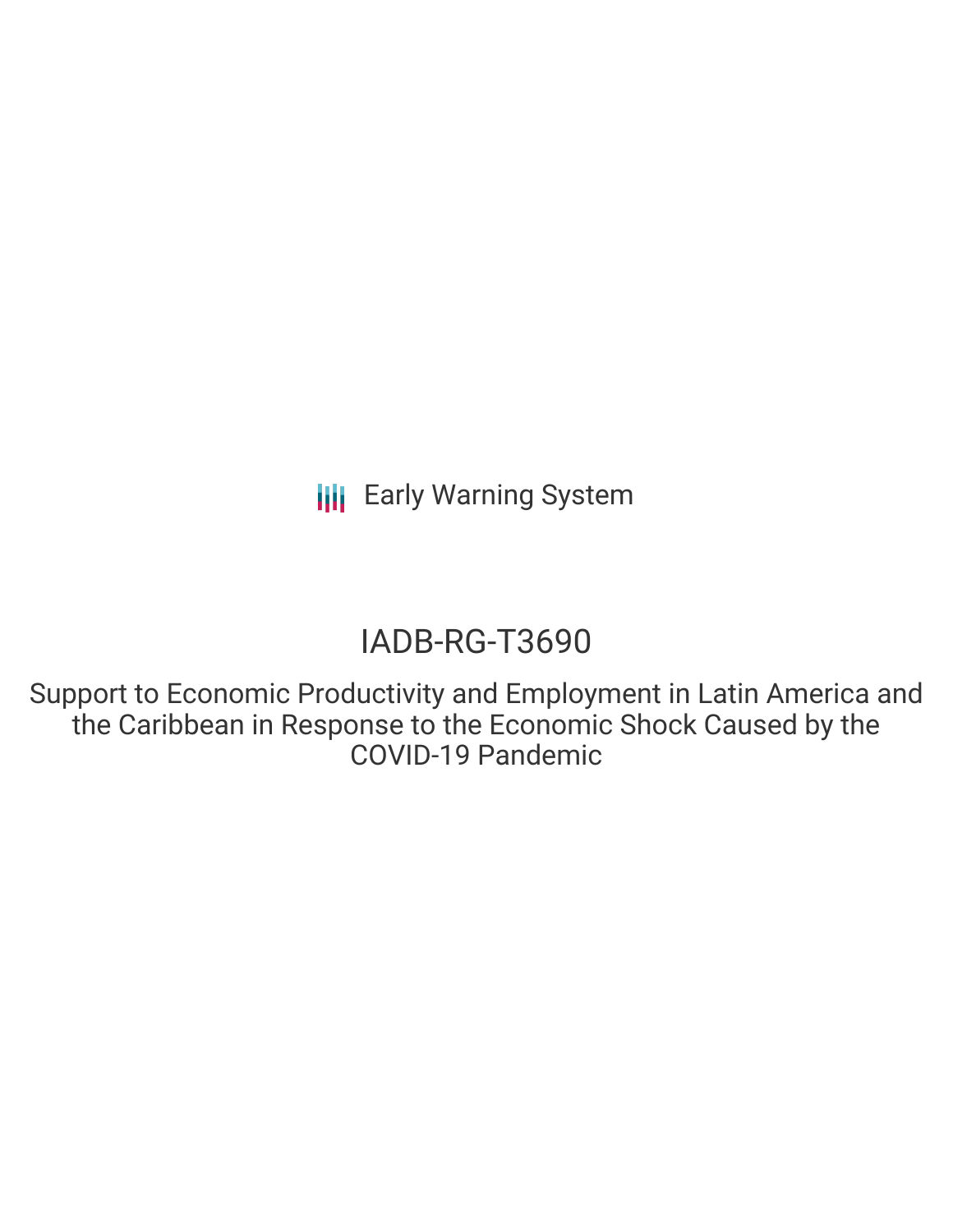

Support to Economic Productivity and Employment in Latin America and the Caribbean in Response to the Economic Shock Caused by the COVID-19 Pandemic

#### **Quick Facts**

| <b>Financial Institutions</b>  | Inter-American Development Bank (IADB)               |
|--------------------------------|------------------------------------------------------|
| <b>Status</b>                  | Approved                                             |
| <b>Bank Risk Rating</b>        |                                                      |
| <b>Voting Date</b>             | 2020-06-09                                           |
| <b>Sectors</b>                 | Education and Health, Finance, Technical Cooperation |
| <b>Investment Type(s)</b>      | Grant                                                |
| <b>Investment Amount (USD)</b> | \$2.00 million                                       |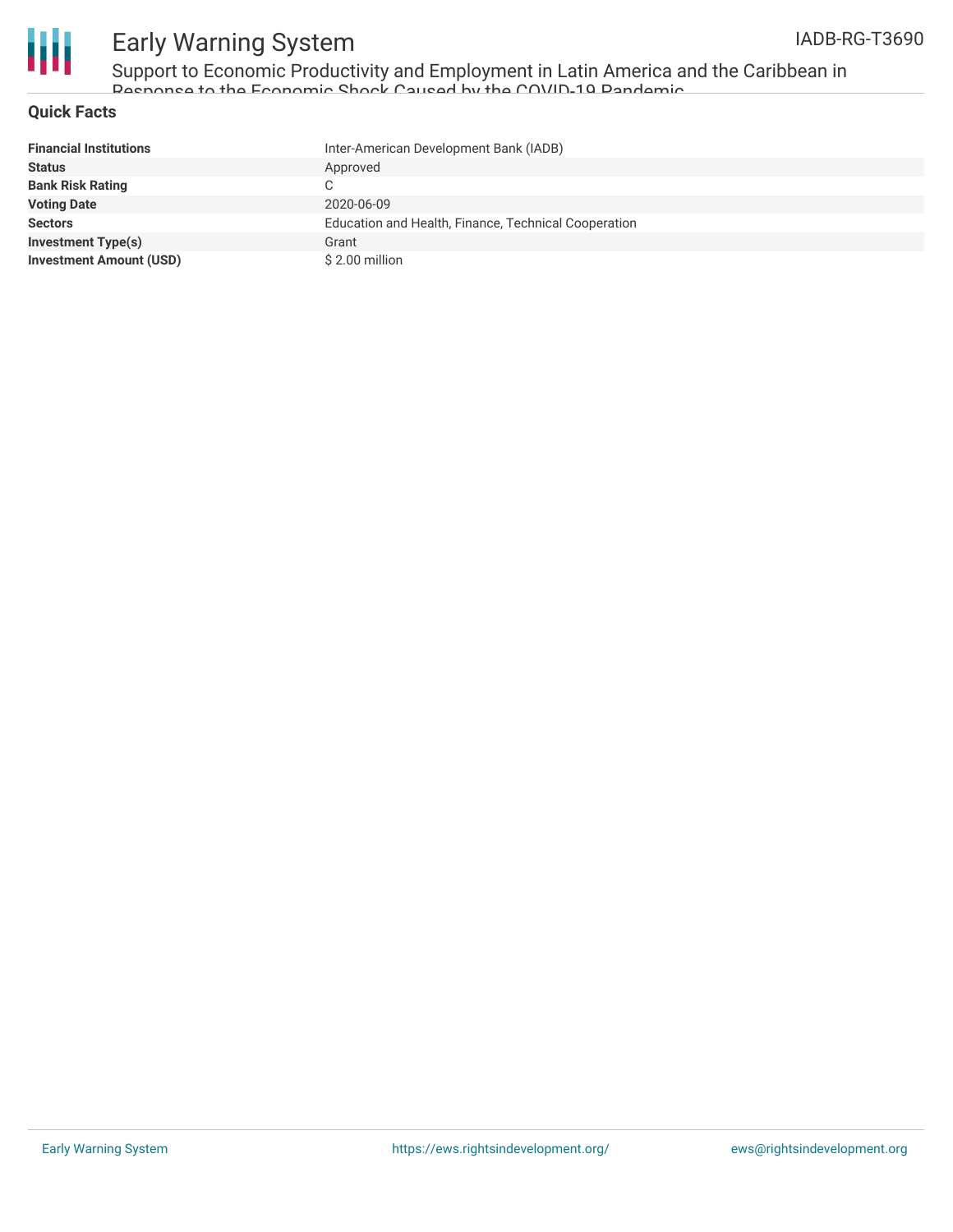

Support to Economic Productivity and Employment in Latin America and the Caribbean in Response to the Economic Shock Caused by the COVID-19 Pandemic

#### **Project Description**

According to IADB website, the Technical Cooperation (TC) aims to support the institutional strengthening of the IDB borrowing countries to conceptualize, operationalize, and execute public policy measures with the objective of supporting economic productivity and employment due to the crisis generated by the COVID-19. The specific objectives will be to support them in: (i) structuring measures to mitigate liquidity and access to credit issues that affects MSMEs during economic crisis; (ii) generating operational knowledge to accompany the implementation of such measures; and (iii) obtaining technical support and training to key personnel for the successful execution of the proposed measures.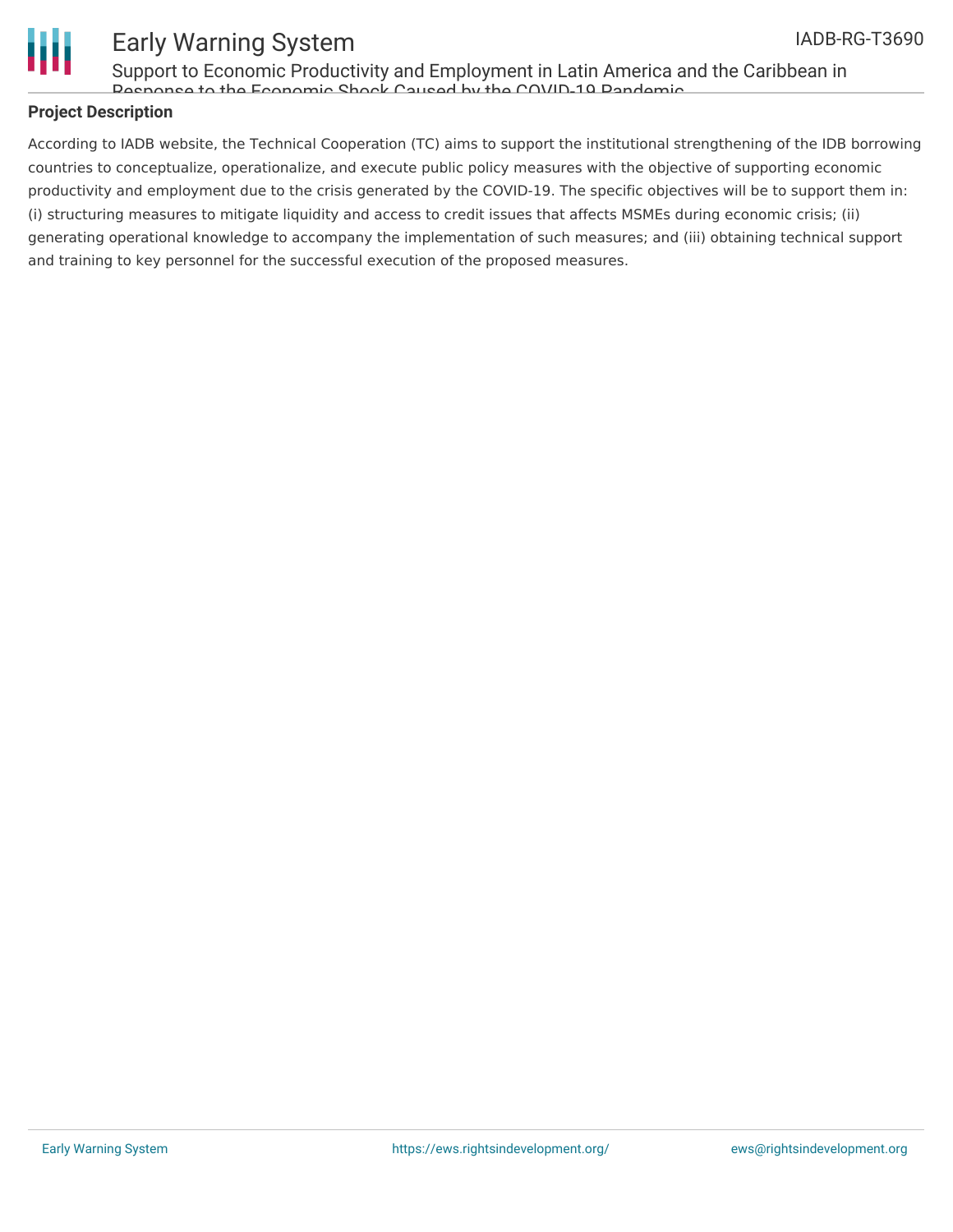

Support to Economic Productivity and Employment in Latin America and the Caribbean in Response to the Economic Shock Caused by the COVID-19 Pandemic

#### **Investment Description**

• Inter-American Development Bank (IADB)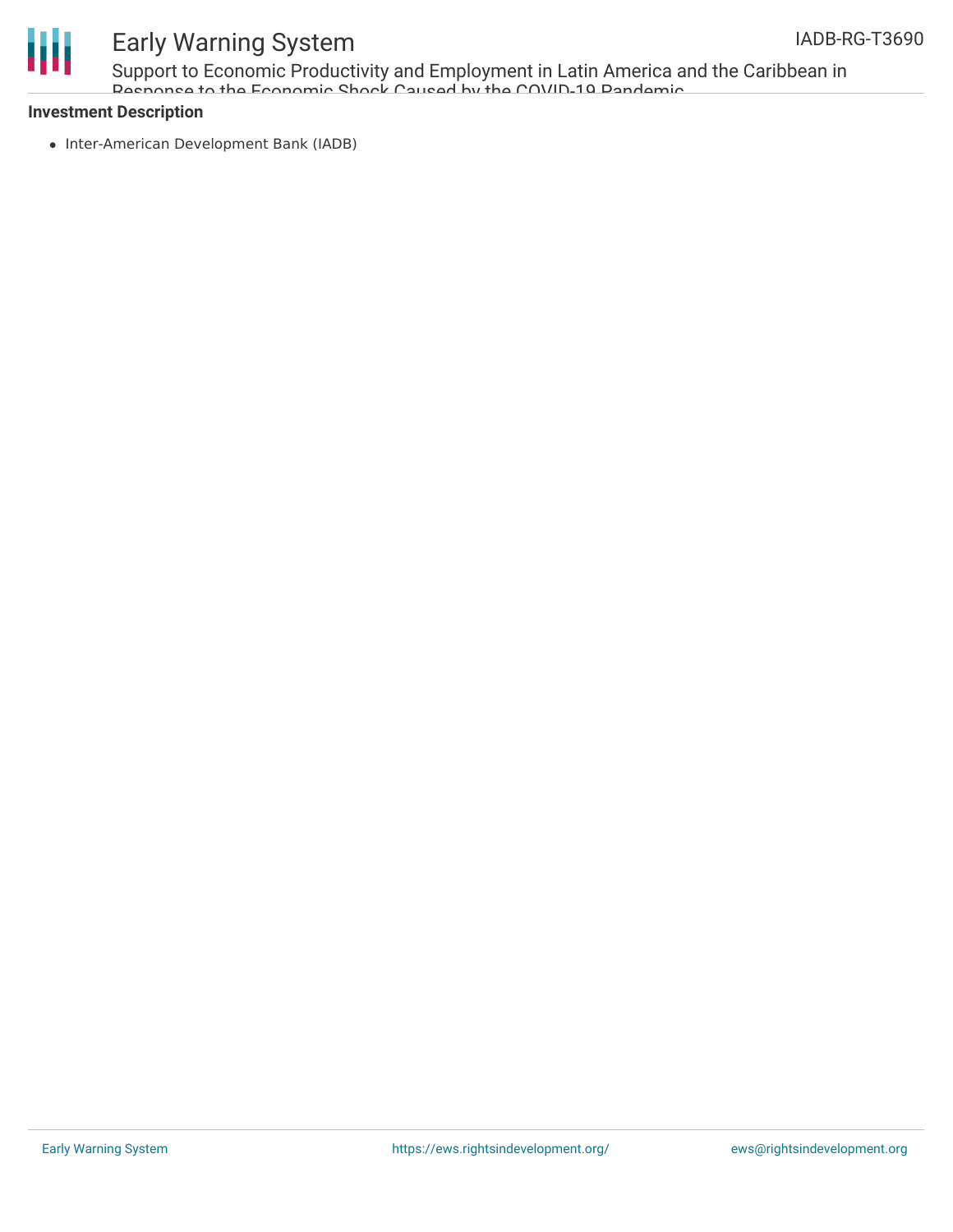

Support to Economic Productivity and Employment in Latin America and the Caribbean in Response to the Economic Shock Caused by the COVID-19 Pandemic

#### **Contact Information**

No contact information provided at the time of disclosure.

#### **ACCOUNTABILITY MECHANISM OF IADB**

The Independent Consultation and Investigation Mechanism (MICI) is the independent complaint mechanism and fact-finding body for people who have been or are likely to be adversely affected by an Inter-American Development Bank (IDB) or Inter-American Investment Corporation (IIC)-funded project. If you submit a complaint to MICI, they may assist you in addressing the problems you raised through a dispute-resolution process with those implementing the project and/or through an investigation to assess whether the IDB or IIC is following its own policies for preventing or mitigating harm to people or the environment. You can submit a complaint by sending an email to MICI@iadb.org. You can learn more about the MICI and how to file a complaint at http://www.iadb.org/en/mici/mici,1752.html (in English) or http://www.iadb.org/es/mici/mici,1752.html (Spanish).